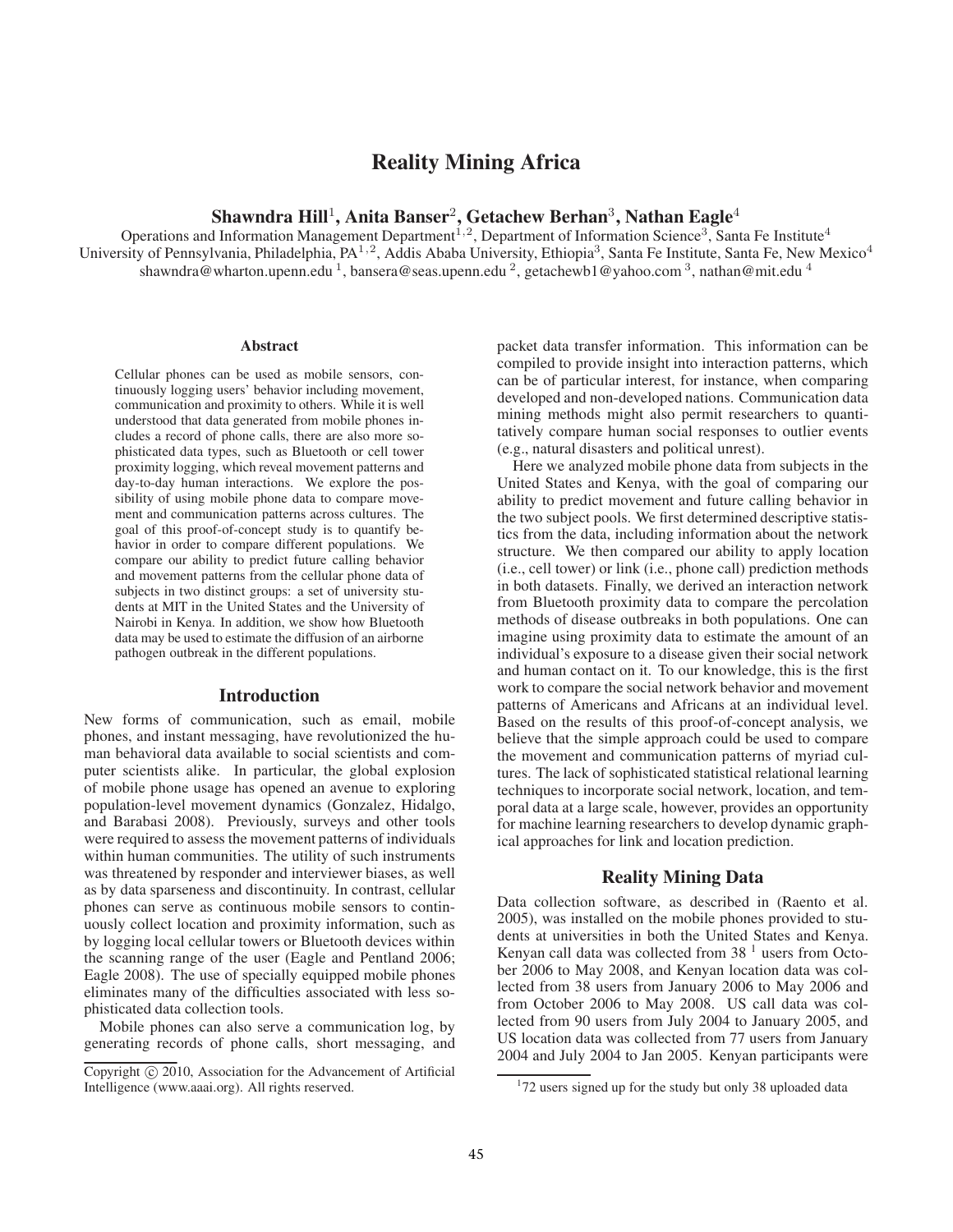second-year computer science students at the University of Nairobi. US subjects were students at MIT. All data were anonymized to ensure the privacy of participants.

Call log details collected from the phones included the following data for each communication: the type of communication (voice call, text message, packet data, etc.), the unique user ID of the cell phone user and that of the person with whom the user communicated, and the timestamp (start, end, and duration times) of the communication. Cell tower proximity log details included the unique user ID of the cell phone user, the timestamp at which the data was collected, and the ID of the cell towers within the cell phone's detectable range. Likewise, Bluetooth proximity log details included the Bluetooth IDs of users who were close at a given timestamp. These three types of data, call details, cell tower locations, and Bluetooth IDs, were used to construct networks of interactions.

## Methods

## Predicting Call Links

People can be identified by the people they call (Hill et al. 2006). However, the extent to which this is true relies on limited change to an individual's calling circle. To quantify this change, we calculated the amount of overlap in friends' links from month to month for US and Kenyan users using the Dice similarity score (Dice 1945):

$$
D(A, B) = \frac{2|A \cap B|}{|A| + |B|},
$$
\n(1)

where  $A$  is the set of links in time period one (the training period), and  $B$  is the set of links in time period two (the test period). In this way, we observed how well the links in the training period correspond to those in the test period. The Dice criterion is bounded between 0 and 1, with a value of 1 when the sets are identical and 0 when there is no overlap. In addition to the Dice criterion, we used the absolute score determined as the number of call link overlaps from month to month. For example, for November-December 2004, the overlap score per user is the number of people called by a user in both November and December. We applied this technique across multiple months to avoid sensitivity to the test period.

### Predicting Location

By logging timestamped cell tower locations, we were able to construct individual movement models. Our goal was to predict whether the user was at home, work, or somewhere else at a given time. We chose to examine data from the month of October (Kenya: October 2007; US: October 2004) because it falls during the school semester (and thus students are expected to be at school) and because October does not have any holidays, which might cause deviation from 'normal' cell phone user behavior. We inferred user location (i.e., home, work, other, or no signal) based on the visible tower(s):. 'work' towers were identified that were registered by  $> 20\%$  of users' cell phones during October 2004 (US) or October 2007 (Kenya) during customary working hours (0900-1700, Monday to Friday).

This method was chosen because most subjects are students therefore likely work at the same location. We then identified the top 8 towers that showed up for individual users during the work hours and labeled them Work. In addition to labeling all group level work towers as Work, we also labeled the individual level user-tower ID pairs that showed up in the top 8 towers from above as Work. Individual 'Home' towers were identified as the top 8 towers that showed up for individuals from 0200-0400 (Sunday to Sunday), based on the assumption that most users were at home during these hours. User-tower ID pairs that were not already labeled Work were also labeled Home. All other unlabeled user-tower ID pairs were labeled 'Other'. To label each hour of a given day, we used a maximum vote method: That is, for every hour, we labeled the location by taking the most frequent label in that hour. We labeled hours for which there were no registered tower location data as 'No Signal' hours. The towers or locations learned in one time period were used to predict locations in another. We built a decision tree model to predict user location conditioned on the hour of day and day of the week. In addition to the decision tree model, we used Shannon entropy to quantify and compare movement behavior:

$$
H(X) = -\sum_{i=1}^{n} p(x_i) log_b p(x_i), \qquad (2)
$$

We approached the entropy calculation as a four class problem, where b is set to 4, and  $p(x_i)$  is the probability of person i being at Home, Work, or Other or having No Signal.

#### Predicting Potential Disease Transmission

The Bluetooth data enabled us to construct interaction networks of subjects. Two users form a link when they are in close proximity to one another. These data may be useful in predicting the spread of a virus. There has been recent work linking wireless network data to virus propagation (Khayam and Radha 2005; Zheng, Li, and Gao 2006). However, the focus is typically on software viruses and not communicable diseases. We apply a well-discussed epidemiology theory of disease transmission, the Susceptible-Immune-Recovery model, where subjects are assumed a level of susceptibility, immunity, and ability to recover (Hethcote 1976). We used the publicly available software sispread (Alvarez et al. 2010) to simulate outbreaks on our Bluetooth network.

#### Results

#### Descriptive Statistics

Location and call data from US and Kenyan users were compared using visualization and descriptive statistics of their social network including degree distribution and clustering coefficient. We plotted trends by the time of day for the different communication types (i.e., voice call, short message, or packet data) for both Kenyan and US data.

In terms of communication method, US users sent markedly more packet data messages than Kenyan users, and Kenyan users made more voice calls than US users. There was no significant difference in short messaging use (Fig. 1).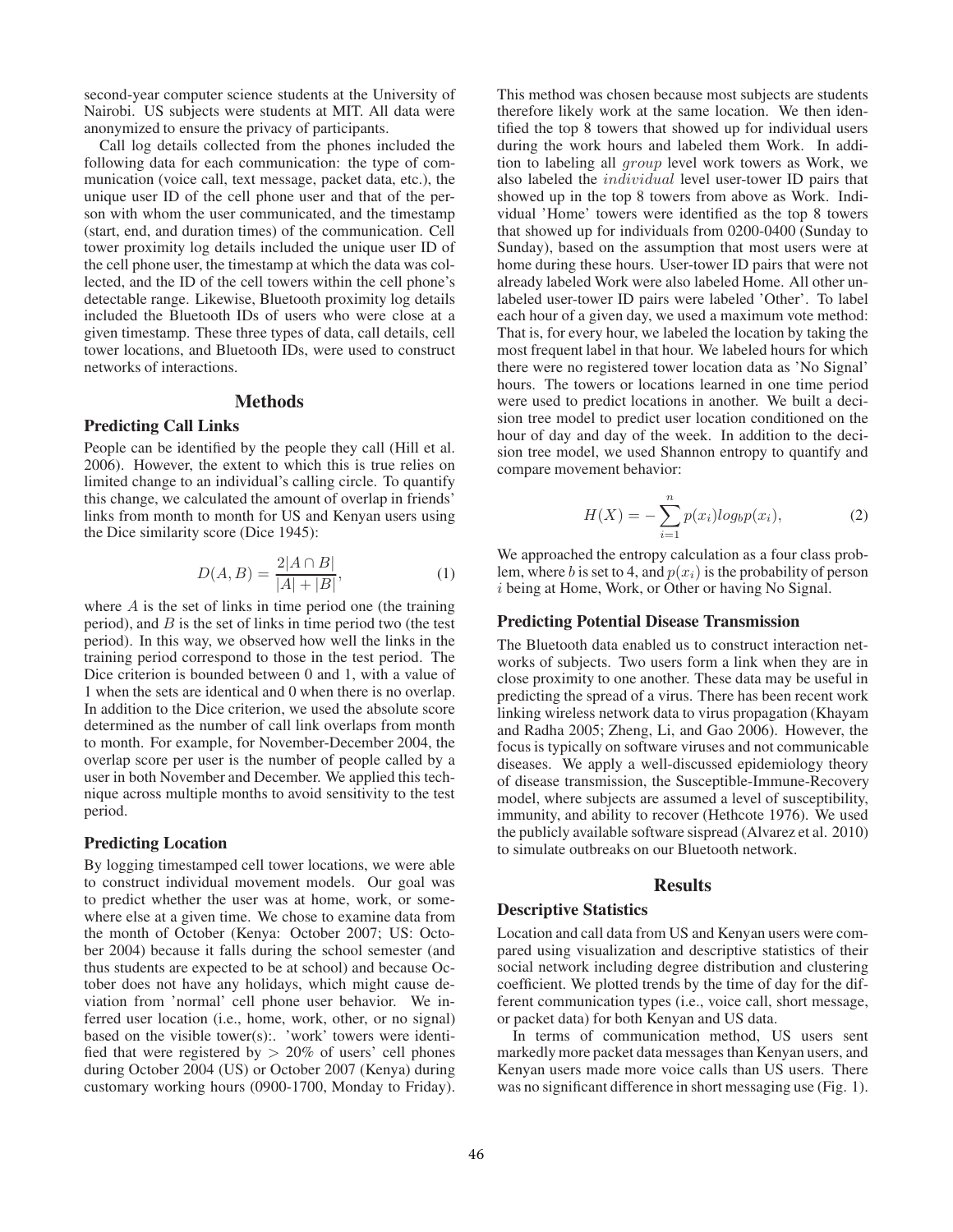

Figure 1: Communication types for US and Kenyan mobile phone users

These results may indicate that fewer Kenyan users utilized or had access to packet data mobile phone plans, which is consistent with Kenya's being a less-developed nation than the United States. The Kenyan data displayed a marked difference between the average number of voice calls and average number of unique voice calls (data not shown), and US users consistently made fewer and longer voice calls than Kenyan users (Figs. 2 and 3,  $P < 0.0001$ ). While US users exhibited a peak in call duration in the mornings at approximatly 0800, the call duration for Kenyan users remained relatively constant (Fig. 3). The duration of packet data calls (downloads) was also significantly higher in the United States.

These data may suggest that dropped calls and/or poor signaling were more common among Kenyan users, potentially suggesting a poorer quality of service overall or a sparser cell tower distribution (although the tower distribution in Nairobi is reportedly similar to the distribution in Boston). Alternatively, the increased number of "missed calls" may indicate a difference in economic development between the two user populations (Fig. 4). Mobile phone users residing in low-income areas frequently use "missed calls" to relay a message. For example, a cell phone user may purposefully place a "missed call" to indicate that he





Figure 3: Average mobile phone call duration according to the hour of day for US and Kenyan users

or she has returned home safely, thus relaying a predetermined message without using airtime. Outbound calls from Kenyan users were either missed or had zero duration 62.01% of the time compared to 31.8% US .

While most US voice calls were made in the evenings (after 1700), Kenyan users had the highest mobile phone usage during work hours (Fig. 5), suggesting differences between the work cultures of the two countries or that different types of calls (work-related vs. personal calls) were made at different times of day. The call duration also varied depending on the day of the week in both the United States and Kenya. For US users, the call duration peaked on Wednesday and Thursday at 1000 and 2300. For Kenyan users, call duration peaked on Tuesday at 1400 (data not shown).

Figure 6 shows the distribution of unique towers seen by Kenyan and US users as a function of time, which can serve as a proxy for general movement. Together with the other data, this figure suggests that while the movement patterns of US and Kenyan users were similar, their overall call patterns were not.

The Kenyan and US user within-subject networks were relatively similar with respect to degree distribution (Fig. 7). This result indicated that each Kenyan/US user called the same number of people as other Kenyan/US users (on



Figure 2: Mobile phone call/download durations for Kenyan and US users.

Figure 4: Percentage of all outgoing calls that are either missed or have zero call duration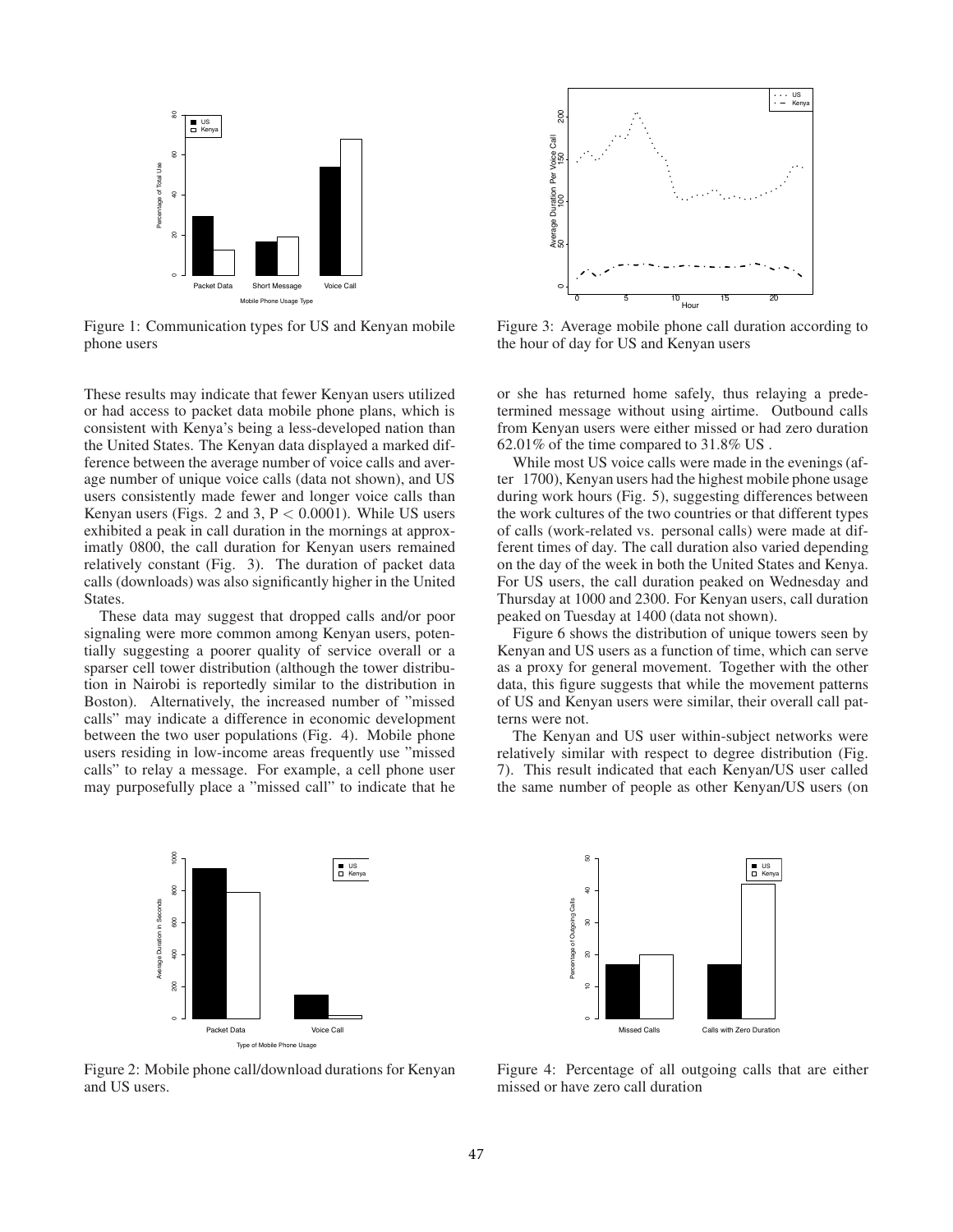

Figure 5: Distribution of total voice calls per person according to hour of day. Data are for July 04-Nov 04 (US) or July 07-Nov 07 (Kenya). Similar distributions were observed for short messages.

average). Furthermore, phone call network plots (Fig. 8) indicated that users within both the US and Kenya were highly clustered with their colleagues.

#### Predicting Call Links

Because the call data was very sparse, to compare call behavior across two months, we isolated the months for which Kenyan and US data had  $> 75\%$  of users making calls in two consecutive months. These 'overlap months' were November and December 2004 (United States) and November and December 2006 (Kenya). However, we applied our approach to all possible month pairs in our dataset.

In Figure 9, we plotted data using both the Dice coefficient score and absolute overlap score (number of friends in common). Dice score distribution plots indicate the selfsimilarity of users called when each person in one month is compared to themselves in the next month. A higher mean suggests that people are more "stable" in whom they call, while a lower mean suggests less "stability" (i.e., more change in behavior from month to month). Based on all calls and calls for the top 10 friends (ranked by number of min-



Figure 6: Distribution of the total number of towers seen by US and Kenyan users using the entire dataset.



Figure 7: Degree distributions for voice calls for US and Kenyan users. Data are for Jul 04 - Jan 05 (US) and Jul 07 - Jan 08 (Kenyan).

utes communicated with during the first month), the Kenyan group was less stable by Dice score (Fig. 9).

#### Predicting Location

We next assessed how well we could predict 'place' of a subject at any given time in our dataset. The attributes in our model were the day of the week and hour of the day, and the target was the place (Home, Work or Other) where the user was found. Our predictive models were evaluated based on their ability to rank individuals according to different attribute subsets. We used the area under the ROC curve (AUC) to compare models.

The average AUC scores for Home, Work, and Other for US and Kenyan users are shown in Table 1. It was relatively easier to predict Home than Work or Other locations. We also observed a large relative difference in AUC in our ability to predict Home compared to Work for Kenyan subjects suggesting home life is much more stable (users arrive home at a certain hour and stay there).

Finally, we calculated the average entropy per hour for the subjects in the two countries. The tower locations (Home, Work, Other, or No Signal) recorded by US or Kenyan users in October 2004 or October 2007, respectively, were monitored over the course of 7 consecutive days (168 h of loca-



Figure 8: Within subject phone call links among Kenyan (left) and US (right) mobile phone users. Kenyan: 30 nodes,  $cc = 0.40$ ; US: 73 nodes,  $cc = 0.23$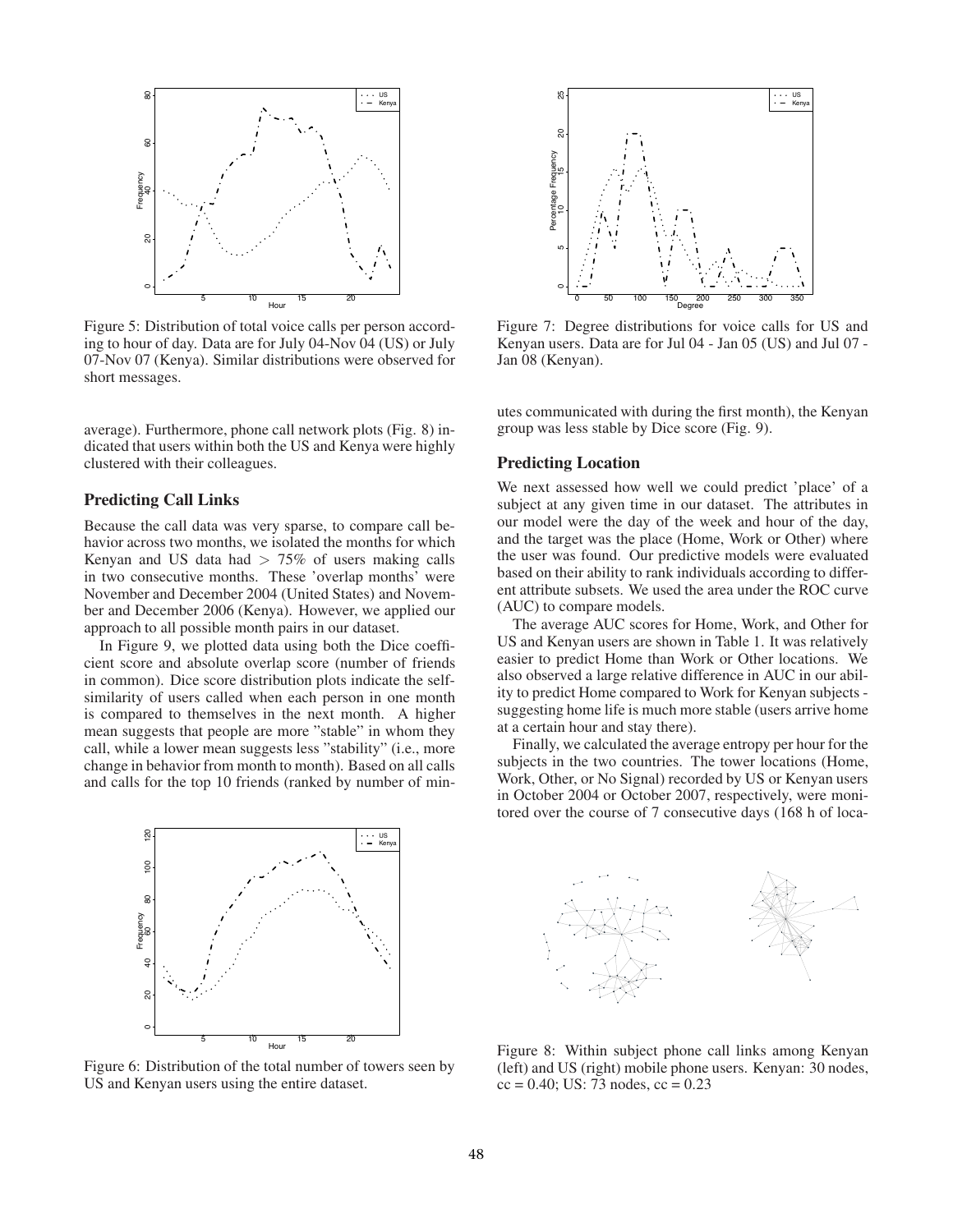

Figure 9: Dice coefficient plot showing the overlap score distribution for US and Kenyan users. Links between friends were established using both voice calls and short messages and then ranked by the number of minutes on the links to get the top 10 friends for comparison.

|       | НS    | Kenya |
|-------|-------|-------|
| Home  | 0.598 | 0.684 |
| Work  | 0.579 | 0.629 |
| Other | 0.538 | 0.532 |

Table 1: Average AUC for Home, Work, and Other Cell towers for US and Kenyan subjects

tion data). This process revealed entropies for Kenyan and US users of 1.32 and 1.519, respectively. These data indicate increased movement among US users, as compared to Kenyan users. It should be noted that the sample size for Kenyan users was very small (9 active Kenyan vs. 55 active US subjects).

## Predicting Potential Disease Transmission

We applied SI, SIS, and SIR models (data not shown) to the Bluetooth networks - one for US data and one for Kenyan data - for 100 hypothetical time points. We found 52 subjects in the Kenyan data and 90 in the US. We sampled the US data to obtain 52 nodes (subjects) for comparison to the Kenyan data. The Kenyan and US users had clustering coefficients of 0.710 and 0.738, respectively, indicating that over our sample, almost all users came in contact (proximity) with one another at some point. Using sispread (Alvarez et al. 2010), we were able to run a number of simulations. In all simulations, the US data had a much higher average prevalence of disease with time than the Kenyan data. Because the sispread software does not use the actual network interaction frequency, instead assuming a uniform interaction on all links, we developed a tool to apply an SIR version that weights the internodal links. The weight between any two people is simply the number of times they come in contact (Bluetooth proximity) in the sample period. Based on our assumptions, we again found that the infection would spread quicker in the US network. Fig. 10 shows the estimated number of susceptible, infected, and recovered indi-



Figure 10: Number of estimated susceptible (S), infected (I) and recovered (R) people when incorporating the weights/number of Bluetooth interactions

viduals at each time point. The Kenyan Bluetooth network was constructed with information gathered over 561 days, while the US Bluetooth network was constructed with information gathered over 300 days. Because of this, the number of in-network interactions, represented as edge weights, in the Kenyan Bluetooth network was disproportionately higher than that in the US network. To directly compare the networks, we normalized (multiplied) the Kenyan edge weights by the ratio 300/561. Before the workshop presentation, we intend to apply a weighted SIR network that also accounts for timestamps, rather than assuming everyone has an interaction at each time point.

## Changes with Outlier Events

The call data included communications made during Christmas (December 25) and before, during, and after the 2007 Kenyan presidential elections that resulted in political unrest (December 26, 2007). Both of these events served as outlier events or exogenous "shocks" that could have altered user communication habits or movements. Therefore, these time periods were of particular interest in assessing our ability to detect alterations in the communication dynamics.

The average mobile phone call duration among Kenyan users was longer during the Kenyan presidential elections (December 2007). During the election period, Kenyan users displayed increased voice calls, unchanged short message transfer, and reduced packet data transfer, as compared to before and after the election period (Fig. 11).

There were also strong shifts in the US data around Christmas and the New Year in voice calls vs. packet data, indicating that users sent more data and made fewer calls during that time (Fig.12). These results perhaps suggest that voice calls were generally made to call family members and that the students were at home (rather than at school) during the holidays. There seemed to be a similar shift among Kenyan users (albeit less pronounced), with an increased number of text messages vs. voice calls.